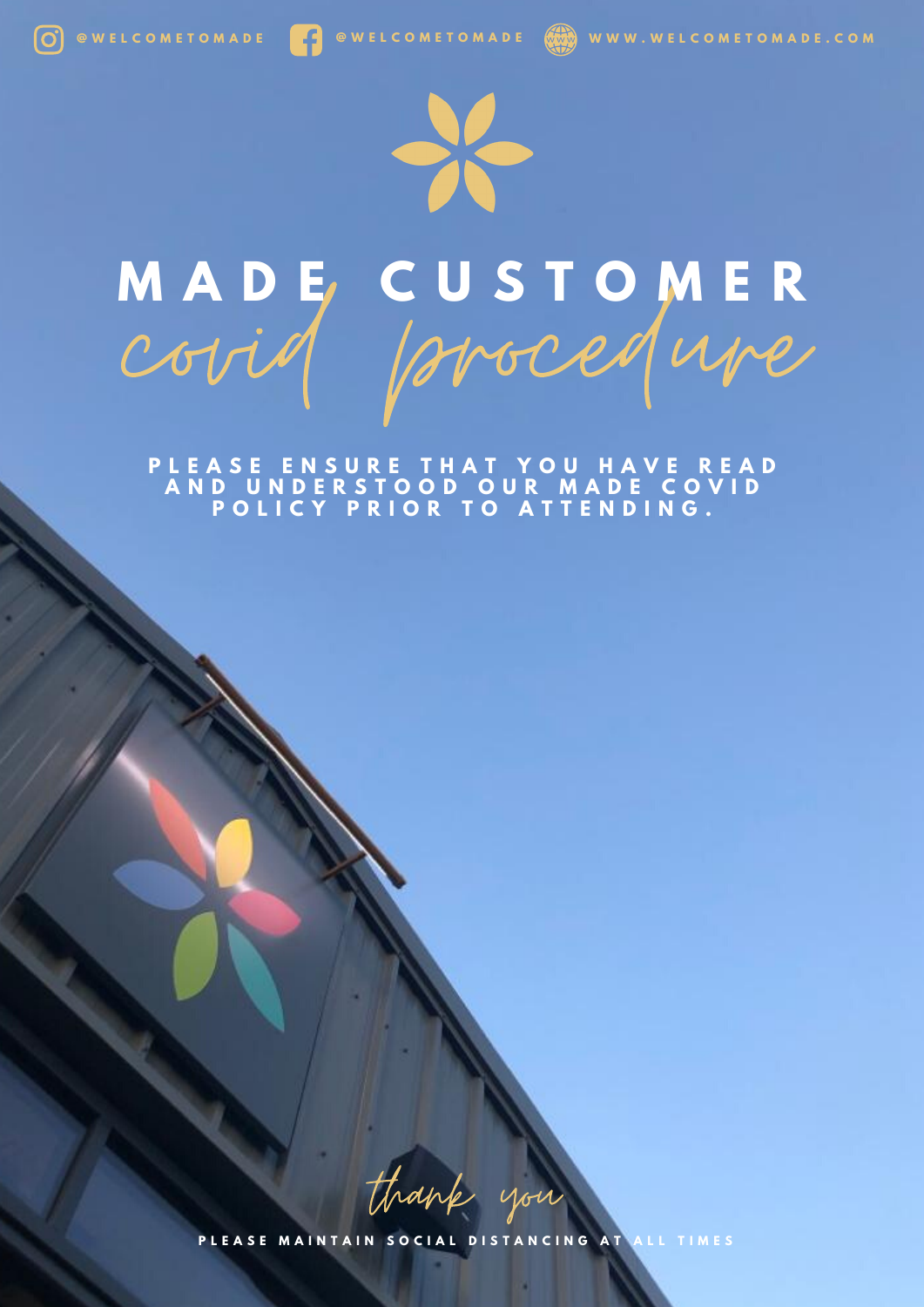## **F E E L I N G U N W E L L**

UP TO 6 HOURS BEFORE THE CLASS SIMPLY CANCEL VIA THE APP BUT PLEASE LET US KNOW IF YOU HAVE BEEN TO ANY CLASSES ON-SITE IN THE DAYS LEADING UP TO YOU NOT FEELING **W E L L .**

IF IT IS LESS THAN 6 HOURS BEFORE THE CLASS **T H E N P L E A S E E M A I L** HELLO @ W ELCOMETOMADE. COM A N D E N S U R E T H A T YOU FOLLOW THE LATEST GOVERNMENT GUIDELINES IN ISOLATING AND GETTING ANY **R E Q U I R E D A S S I S T A N C E .**

OUR INSTRUCTORS HAVE BEEN ASKED TO DO THE SAME TO ENSURE THE SAFETY AND WELLBEING OF ALL OF OUR MEMBERS AND GUESTS..



# **A R R I V A L T O M A D E H Q**

ALL PERSONAL ITEMS ARE TO BE LEFT IN YOUR CAR, ENSURING THAT YOU BRING ESSENTIAL ITEMS INTO **T H E P R O P E R T Y W I T H Y O U .**

PLEASE ENSURE THAT YOU ARRIVE READY FOR YOUR CLASS AS THE CHANGING ROOMS ARE CLOSED APART FROM THE USE OF THE BATHROOMS. THE CHANGING ROOMS WILL NOT BE AVAILABLE FOR USE POST **S E S S I O N E I T H E R A T T H I S T I M E .**

UPON ARRIVAL FOR A CLASS YOU WILL BE ASKED TO QUEUE OUTSIDE THE ENTRANCE AT THE METRE LINES. A MADE INSTRUCTOR WILL COME TO COLLECT YOU IN TIME FOR YOUR CLASS AND YOU WILL BE TEMPERATURE CHECKED UPON ENTRY INTO THE **B U I L D I N G .**

ANY GUESTS THAT ARE SHOWING A TEMPERATURE ABOVE 38 DEGREES WILL BE ASKED TO GO TO THE BACK OF THE QUEUE AND CHECKED AGAIN. KINDLY NOTE ANYONE SHOWING A TEMPERATURE ABOVE 38 DEGREES WILL NOT BE PERMITTED ENTRY, SO WE ADVISE THAT YOU CHECK YOUR TEMPERATURE **B E F O R E Y O U L E A V E T H E H O U S E .**

THERE WILL BE FLOOR MARKINGS AND SIGNS WITHIN THE PROPERTY TO LEAD YOU TO YOUR CLASS EITHER IN THE FUNCTIONAL STUDIO OR THE CYCLE CAVE OR **T O T H E G Y M .**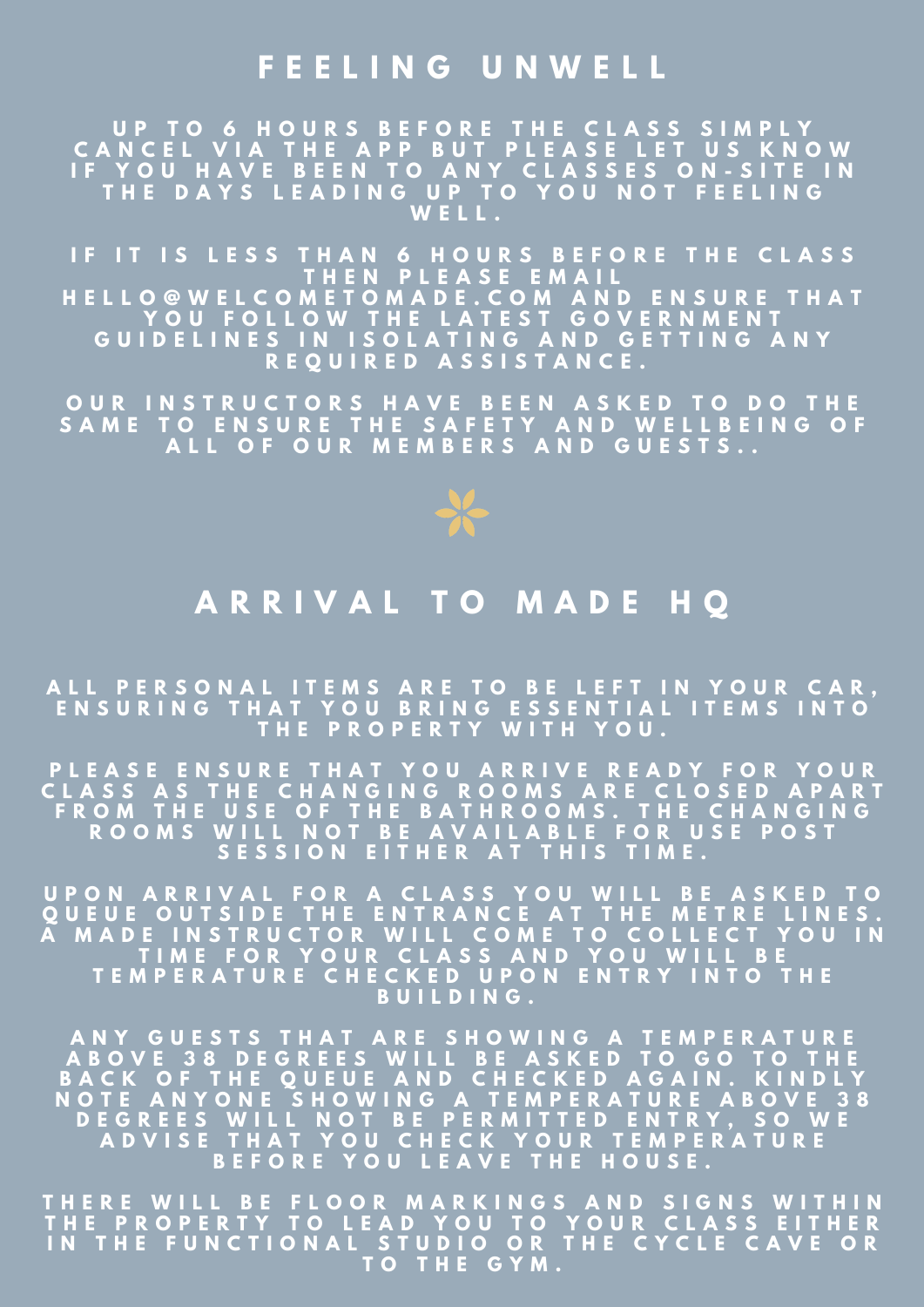## **T R A C K & T R A C E**

ALL GUESTS NEED TO ENSURE THAT THEY CHECK-IN AT THE CHECK-IN STATION FOR NHS TRACK AND TRACE PURPOSES. PLEASE CONTACT US IF YOU DON'T YET HAVE A BARCODE SET UP ON YOUR MADE APP THAT WILL PROHIBIT YOU FROM DOING THIS PRIOR TO ATTENDING A CLASS.



## **P E R S O N A L I T E M S**

USE OF THE LOCKERS IS PERMITTED IF REQUIRED HOWEVER PLEASE ENSURE EFFICIENT USE TO AVOID GATHERING IN THE HALLWAY AREA.THE ONLY PERSONAL ITEMS ALLOWED IN THE STUDIO WILL BE YOUR WATER BOTTLE AND PERSONAL YOGA MATS IF REQUIRED.YOGA MATS WILL BE AVAILABLE ON PROPERTY IF REQUIRED BUT WE ENCOURAGE GUESTS TO BRING THEIR OWN WHERE POSSIBLE.STRICTLY NO SWEAT TOWELS TO BE ALLOWED INTO STUDIO, CYCLING CAVE OR GYM. PLEASE USE THE BLUE ROLL PROVIDED.



## **C L A S S A T T E N D E E S**

### **F U N C T I O N A L S T U D I O**

THERE ARE DESIGNATED STATIONS MARKED ON THE FLOOR TO ENSURE A SOCIAL DISTANCE FROM ALL GUESTS. PLEASE ENSURE THAT YOU ENTER THE ROOM AND GO TO A DESIGNATED MARK AND ONCE AT THIS POINT DO NOT STRAY TOO FAR FROM THE AREA DURING THE CLASS AS THIS WILL MAINTAIN A SOCIAL DISTANCE THROUGHOUT THE SESSION.

WHERE CLASSES REQUIRE EQUIPMENT TO BE USED DURING THE SESSION THESE WILL BE AT EACH OF THE STATIONS READY FOR USE, PLEASE ENSURE THAT YOU WIPE THE EQUIPMENT PRIOR TO THE START OF YOUR SESSION AND AFTERWARDS. CLEANING PRODUCTS WILL BE PROVIDED. IF YOU REQUIRE DIFFERENT SIZED WEIGHTS PLEASE LET YOUR INSTRUCTOR KNOW, ENTRANCE TO THE STOREROOM IS NOT PERMITTED TO ANY GUESTS.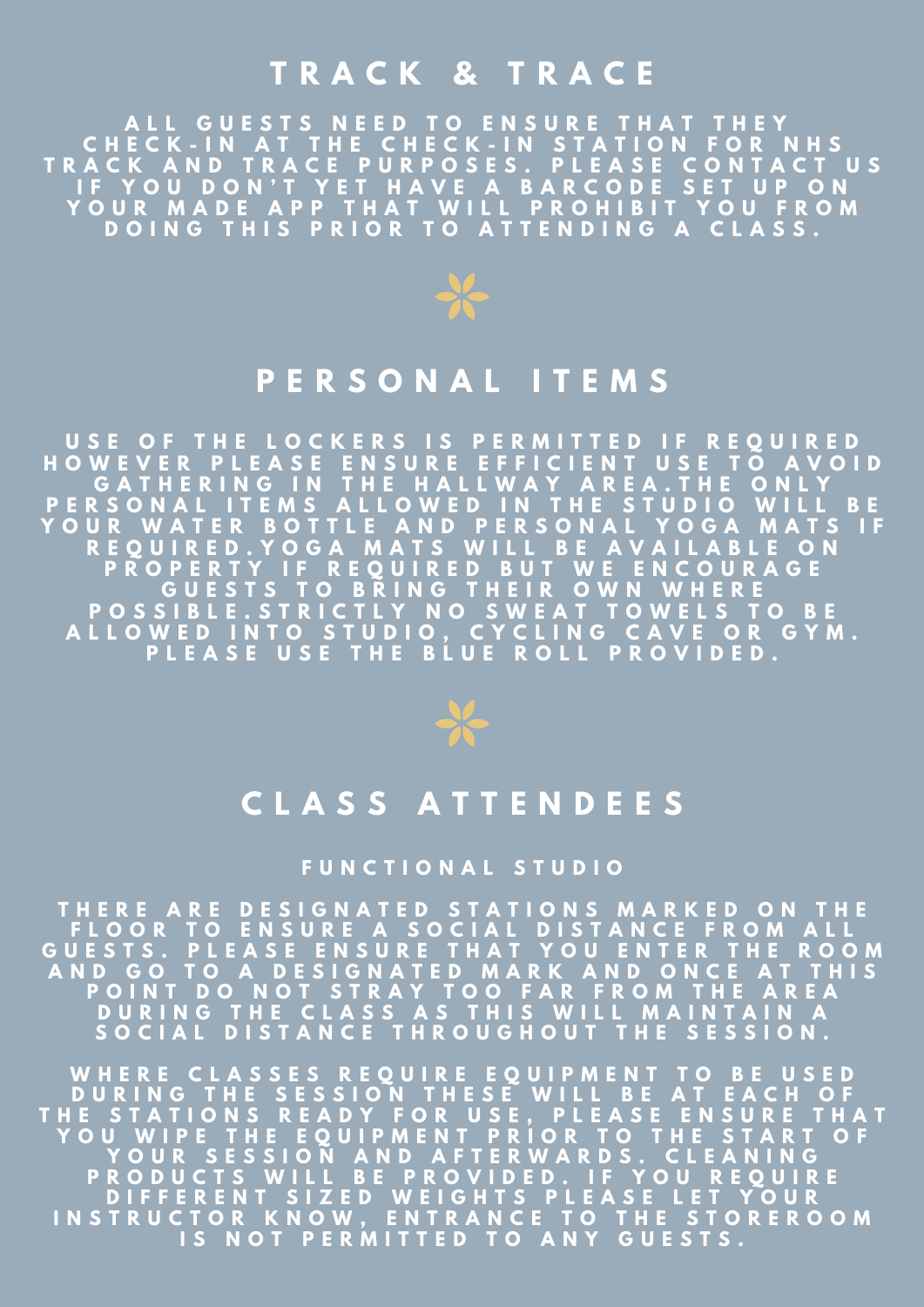WEATHER PERMITTING CLASSES WILL TAKE PLACE OUTSIDE. CLASSES HAVE BEEN CAPPED SO THAT WE CAN MAINTAIN A SOCIAL DISTANCE WHETHER THE CLASS TAKE PLACE INDOORS OR OUTDOORS.

IN LINE WITH GOVERNMENT GUIDANCE WHERE MUSIC IS PLAYING AND THEREFORE VOICES WILL BE RAISED OUR INSTRUCTORS WILL BE IN THEIR OWN DESIGNATED AREA WEARING MASKS. WE AIM TO MAINTAIN THE SAME LEVEL AND QUALITY OF CLASS THAT WE ACHIEVED PRIOR TO LOCKDOWN.

WHEN YOU HAVE FINISHED USING THE FACILITIES PLEASE EXIT PROMPTLY AND DO NOT GATHER WITH OTHER USERS IN THE CAFE AREA UNLESS USING THE **C A F É P R I O R T O D E P A R T U R E .**



#### **C Y C L I N G C A V E**

THE BIKES HAVE BEEN STATIONED 2 METRES APART FROM EACH OTHER WITH A CLEAR SCREEN IN FRONT OF EACH BIKE ENABLING YOU TO MAINTAIN A SAFE DISTANCE FROM OTHER GUESTS WHILST STILL BEING ABLE TO TAKE PART IN THE CLASS AND SEE THE **S C R E E N .**

ALL BIKES ARE TREATED WITH A DISINFECTANT FOGGING MACHINE IN BETWEEN EACH CLASS. SHOULD YOU WISH TO CLEAN YOU BIKE BEFORE OR AFTER THE CLASS THERE WILL BE CLEANING PRODUCTS AVAILABLE HOWEVER THIS IS NOT NECESSARY DUE TO THE FOGGING MACHINE.

IN LINE WITH GOVERNMENT GUIDANCE WHERE MUSIC IS PLAYING AND THEREFORE VOICES WILL BE RAISED OUR INSTRUCTORS WILL BE IN THEIR OWN DESIGNATED AREA WEARING MASKS. WE AIM TO MAINTAIN THE SAME LEVEL AND QUALITY OF CLASS THAT WE ACHIEVED PRIOR TO LOCKDOWN.

WHEN YOU HAVE FINISHED USING THE FACILITIES PLEASE EXIT PROMPTLY AND DO NOT GATHER WITH OTHER USERS IN THE CAFE AREA UNLESS USING THE **C A F É P R I O R T O D E P A R T U R E .**



#### **G Y M**

WE ARE CURRENTLY NOT IMPLEMENTING A BOOKING SYSTEM FOR GYM USE BUT SHOULD WE FEEL IT NECESSARY WE DO HAVE THE ABILITY TO IMPLEMENT THIS ON A TIMETABLE TYPE BOOKING **S Y S T E M .**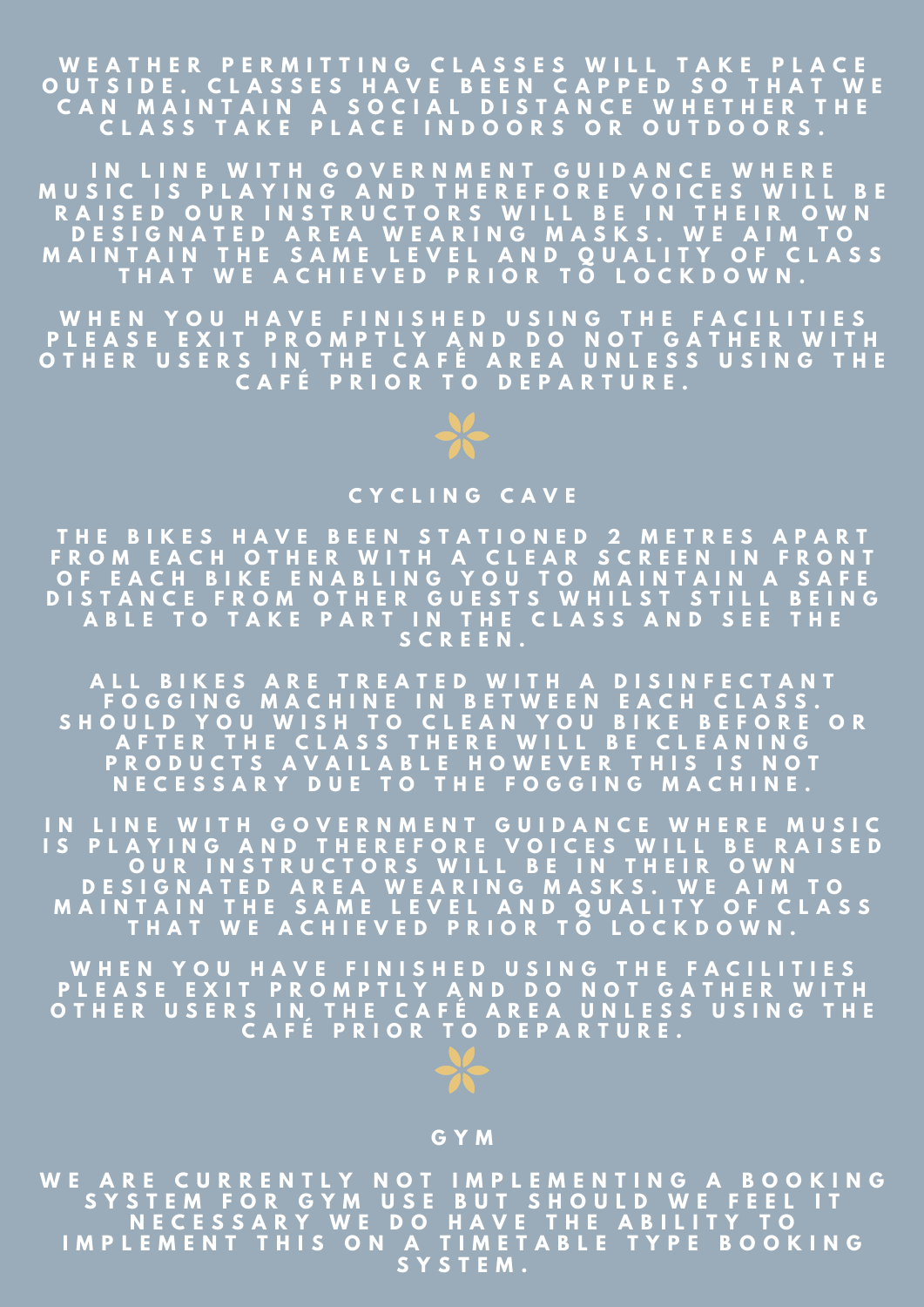#### WHEN USING THE STAIRCASE TO ENTER OR LEAVE IHE GYM PLEASE ALWAYS KEEP IO IHE LEFI.

WE ARE CAPPING THE USE OF THE GYM TO 8 USERS AT ANY ONE TIME IN LINE WITH GOVERNMENT GUIDELINES. PRIOR TO GOING DOWN TO THE GYM IHE MADE MEMBER WHO IAKES YOUR IEMPERAIURE WILL CHECK THE CAPACITY FOR YOU AND LET YOU KNOW IF YOU ARE ABLE TO GO DOWN TO THE GYM **S T R A I G H T A W A Y .**

THE WATER FOUNTAIN WITHIN THE GYM IS TO BE USED TO FILL WATER BOTTLES ONLY, PLEASE DO NOT **U S E I T T O D R I N K F R O M D I R E C T L Y .**

PLEASE KEEP WITHIN YOUR DEDICATED WORKING ZONE, ALL ZONES WILL BE MARKED CLEARLY ON THE FLOOR.PLEASE ENSURE THAT YOU WIPE ALL EQUIPMENT PRIOR TO THE START OF YOUR SESSION AND AFTERWARDS. CLEANING PRODUCTS WILL BE **P R O V I D E D F O R Y O U R U S E .**

PLEASE ME MINDFUL OF OTHER USERS WHEN EXITING THE GYM AND WHEN GOING PAST THE STUDIO AND CAVE WHEN CLASSES ARE FINISHING.

WHEN YOU HAVE FINISHED USING THE FACILITIES PLEASE EXIT PROMPTLY AND DO NOT GATHER WITH OTHER USERS IN THE CAFE AREA UNLESS USING THE **C A F É P R I O R T O D E P A R T U R E .**



## **C A F É**

THE CAFE REMAINS CLOSED FOR FRESH FOOD AND DRINK, BUT THE GRAB AND GO PRODUCTS, DRINKS AND SNACKS FROM THE FRIDGES ARE AVAILABLE FOR **P U R C H A S E .**

UPON ENTRY PLEASE FOLLOW THE ONE WAY ARROWS WHICH WILL DIRECT YOU TO THE GRAB AND GO STATION AND THE TILL. FROM THE TILL FOLLOW THE ARROWS TO LEAD YOU BACK OUT OF THE PROPERTY OR YOU CAN TAKE A SEAT IN THE SEATING AREA.

WE HAVE POSITIONED THE TABLES AND CHAIRS CAREFULLY TO ENSURE A SOCIAL DISTANCE BETWEEN EACH STATION, PLEASE DO NOT MOVE ANY TABLES OR CHAIRS FROM THEIR POSITIONS.

CONTACTLESS PAYMENTS ARE PREFERRED UNDER **£ 4 5 . 0 0 .**